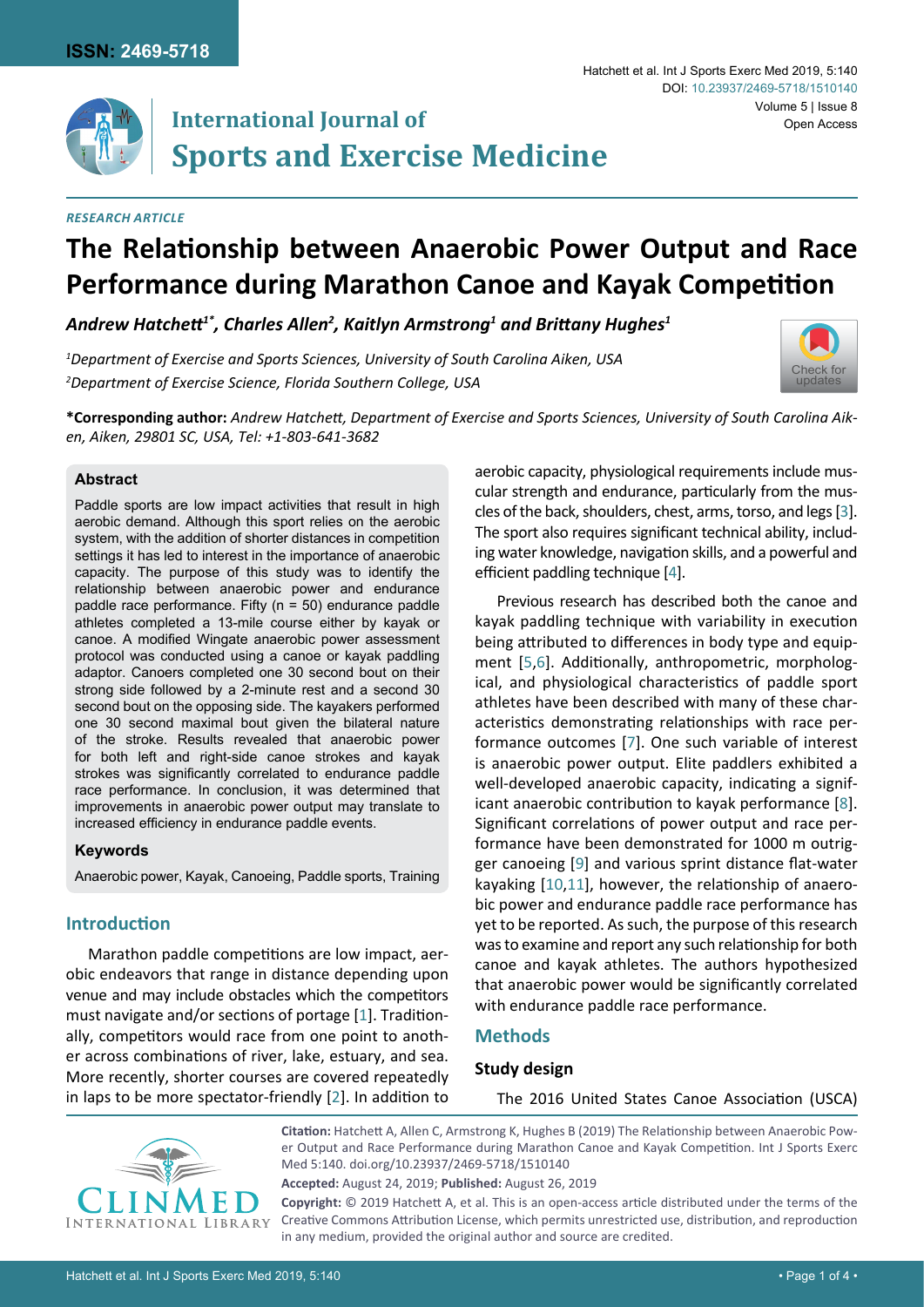participate received a brief but thorough explanation of research parameters, and any questions were answered by the researchers. An informed consent document was read and signed by all research participants. A team of USCA officials reviewed and approved the data collection procedures proposed by the researchers in a manner consistent with other endurance events [\[12](#page-3-13)]. All data collection procedures were consistent with criteria detailed by the Center for Disease Control and Prevention, Human Participant Protection standards.

## **Participants**

Fifty (n = 50) endurance paddle athletes competing in either canoe or kayak races at the event served as the study participants. The racecourse was a 13-mile looped course that provided athletes the opportunity to compete in a number of races including individual, pair, and mixed-pair events over the four days of competition. The event attracted high level endurance canoe and kayak athletes from across the United States of America and Canada, including previous national champions and at least one former Olympic athlete. All participants provided written informed consent prior to participating in data collection.

#### **Data collection**

Participant age, height, and weight were recorded. Body mass index was calculated from height and weight values. Additionally, body composition was assessed using a handheld bioelectrical impedance device [\[13](#page-3-11)].

A modified Wingate anaerobic power assessment protocol was conducted using a canoe or kayak paddling adaptor (Paddles port Training Systems, East Hardwick, VT, USA). These paddling adaptors integrate with Concept 2 indoor rowing and ski ergometers respectively. The PM5 computers on the Concept 2 equipment were utilized to record the average Watts produced by the athlete during the 30 second maximal effort. Canoers completed one 30 second effort on their side of preference, were allowed a 2-minute rest period and then completed a 30 second effort on the opposing side. Kayakers performed one 30 second all-out effort due to the bilateral nature of the kayak paddle stroke. These assessment procedures are similar to those previously reported [\[14](#page-3-12)].

Following race competition, the data collected was compared to individual race outcomes to establish any potential relationship between anaerobic power and race performance. Functional Movement Screening (FMS) variables were included in the data collection.

#### **Statistical analyses**

Pearson correlations were used to compare anaerobic power values with finish time in the individual race con-

| Variable          | <b>Minimum</b> | <b>Maximum</b> | Mean   | <b>SD</b> |  |
|-------------------|----------------|----------------|--------|-----------|--|
| Age (yrs)         | 21             | 94             | 53.96  | 17.37     |  |
| Height (cm)       | 156.21         | 193.04         | 173.58 | 8.92      |  |
| Weight (kg)       | 55.34          | 115.67         | 75.11  | 12.71     |  |
| BMI ( $kg/m2$ )   | 20.41          | 32.21          | 24.85  | 2.92      |  |
| Body Fat %        | 6.41           | 35.61          | 22.21  | 6.31      |  |
| Finish Time (min) | 119.15         | 169.57         | 135.75 | 13.33     |  |

<span id="page-1-0"></span>**Table 1:** Characteristics of race participants (*n* = 50).

<span id="page-1-1"></span>**Table 2:** Characteristics of race participants by gender.

| Gender            | <b>Variable</b>   | <b>Minimum</b> | <b>Maximum</b> | <b>Mean</b> | SD    |
|-------------------|-------------------|----------------|----------------|-------------|-------|
| Female $(n = 15)$ | Age (yrs)         | 23.00          | 76.00          | 50.86       | 17.26 |
|                   | Height (cm)       | 156.21         | 177.80         | 165.59      | 6.60  |
|                   | Weight (kg)       | 55.79          | 85.00          | 63.81       | 7.48  |
|                   | BMI ( $kg/m2$ )   | 20.40          | 32.20          | 23.72       | 2.98  |
|                   | Body Fat %        | 17.01          | 35.61          | 25.86       | 6.47  |
|                   | FinishTime (min)  | 119.65         | 154.45         | 133.99      | 11.52 |
| Male $(n = 35)$   | Age (yrs)         | 21.00          | 94.00          | 55.14       | 18.02 |
|                   | Height (cm)       | 160.02         | 193.04         | 176.81      | 7.87  |
|                   | Weight (kg)       | 55.34          | 115.67         | 79.78       | 11.88 |
|                   | BMI ( $kg/m2$ )   | 20.40          | 32.00          | 25.32       | 2.89  |
|                   | Body Fat %        | 6.41           | 32.10          | 20.82       | 5.83  |
|                   | Finish Time (min) | 119.15         | 169.57         | 135.98      | 14.27 |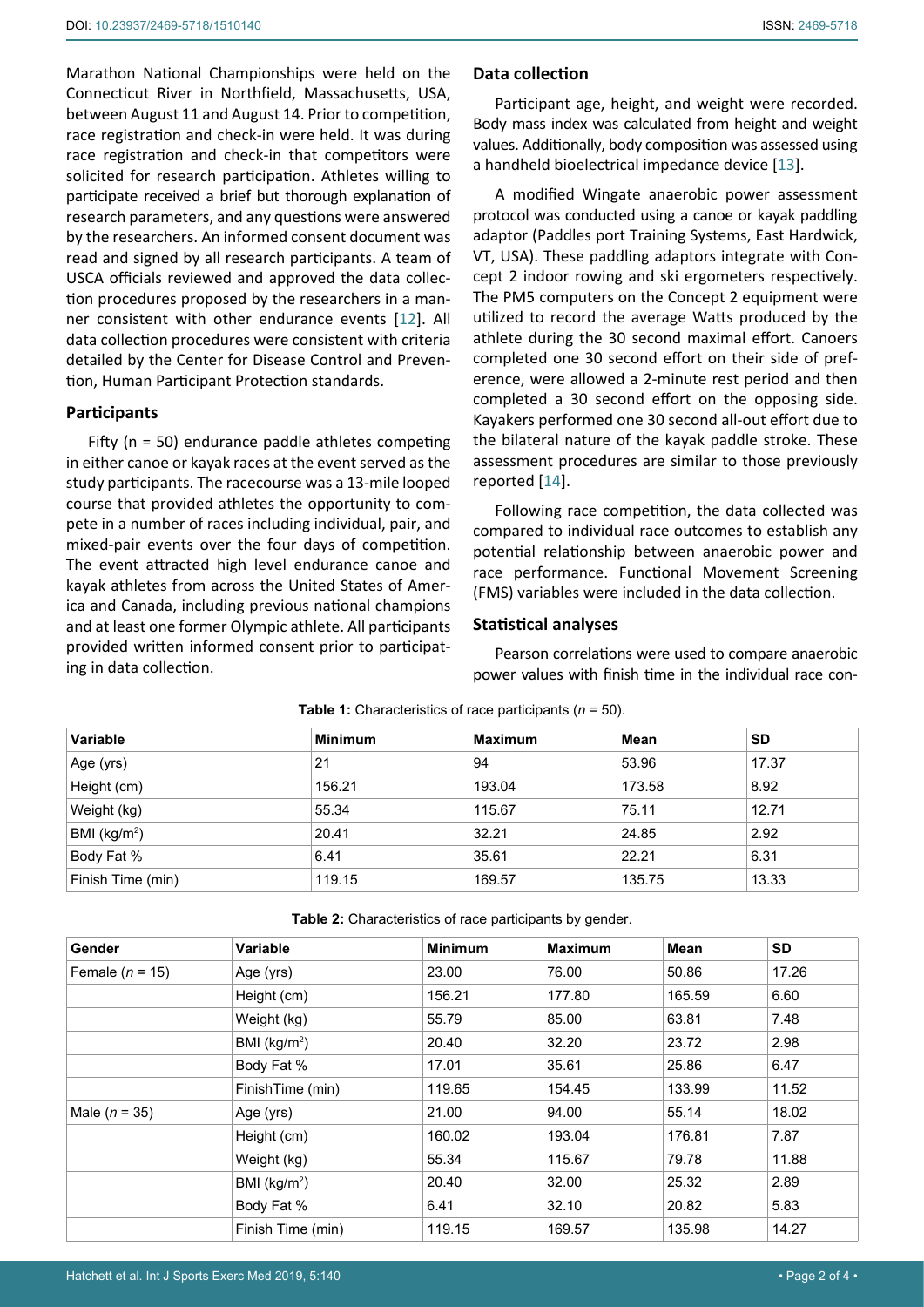tests. Male and female athletes were combines for data analysis. Data were analyzed with descriptive statistics, and the results were reported as mean ± SD. Power outputs were correlated to race performance using a Pearson product-moment coefficient, and significance was indicated as  $p \le 0.05$ . All statistical analyses were performed using SPSS Version 24 (SPSS Inc, Chicago, IL USA).

#### **Results**

Participant characteristics are presented in [Table](#page-1-0)  [1](#page-1-0) and [Table 2](#page-1-1). Significant correlations were found between race event finish time and both left (*r = 0.449,* p = 0.041) and right side (*r = 0449,* p = 0.041) canoe power outputs respectively. There was also significant correlation found between kayak power output and race event finish time  $(r = 0.632, p = 0.021)$ . Correlational data between power output and race performance is presented in [Table 3.](#page-2-3)

#### **Discussion**

The aim of this study was to determine the relationship of anaerobic power output to endurance paddle race performance. The primary findings of this research are that anaerobic power for both left and right-side canoe strokes and kayak strokes were significantly correlated to endurance paddle race performance. This is the first research to demonstrate that anaerobic power output is related to endurance paddle race performance. These findings are consistent with previous

research establishing a positive relationship between anaerobic power output and sprint distance paddle performance. The findings of the study suggest that greater anaerobic power results in greater mechanical work at a lower physiological cost [\(Table 4](#page-2-0), [Table 5](#page-2-1) and [Table 6\)](#page-2-2).

In a previous study, higher total FMS scores correlated to a better finish time and there were also significant sub-scores related to functional capability in areas related to the kinetic chain and lumbo-pelvic-hip complex of a paddle stroke [\[7\]](#page-3-4) Results from this study correspond to significant relationships between FMS ratings such as shoulder mobility and hurdle step. The findings suggest a significant correlation between canoe power average and kayak power average with power output and finish time. There was also a statistically significant relationship between higher total FMS scores and power output.

In view of the significant correlations reported in canoe and kayak data sets, it can be deduced that enhancing anaerobic efficiency contributes to a better endurance paddle race performance. The bouts of anaerobic power output were short in duration; however, these bouts of power output were statistically significant and contribute to the overall performance. Despite the aerobic nature of the sport, an emphasis should be placed on the anaerobic component in training protocols in support of the data obtained. The results also indicate potential applications for strength and conditioning programming for canoe and kayak athletes. Based upon this infor-

| Variable                       | <b>Significance</b> | r value | Z transformation | 95 % CI Lower | 95 % CI Upper |
|--------------------------------|---------------------|---------|------------------|---------------|---------------|
| Power Canoe Left $(n = 35)$    | 0.041               | 0.449   | 0.483            | 0.179         | 0.703         |
| Power Canoe Right ( $n = 35$ ) | 0.041               | 0.449   | 0.483            | 0.179         | 0.703         |
| Power Average Canoe (n = 35)   | 0.034               | 0.548   | 0.615            | 0.355         | 0.786         |
| Power Kayak ( $n = 15$ )       | 0.021               | 0.632   | 0.745            | 0.377         | 0.909         |

#### <span id="page-2-3"></span>**Table 3:** Correlational data between assessed power output and finish time.

<span id="page-2-0"></span>**Table 4:** Significant correlational data between FMS variables and assessed power for canoe left (n = 35).

| <b>Variable</b>         | <b>Significance</b> | r value | z transformation | 95% CI Lower | 95% CI Upper |
|-------------------------|---------------------|---------|------------------|--------------|--------------|
| Shoulder Mobility Left  | 0.043               | 0.421   | 0.449            | 0.137        | 0.681        |
| Shoulder Mobility Right | 0.039               | 0.384   | 0.405            | 0.083        | 0.65         |
| Hurdle Step Left        | 0.046               | 0.349   | 0.364            | 0.035        | 0.621        |

<span id="page-2-1"></span>**Table 5:** Significant correlational data between FMS variables and assessed power for canoe right (n = 35).

| Variable                       | <b>Significance</b> | r value | $\,$ z transformation | ⊧95% CI Lower | 95% CI Upper |
|--------------------------------|---------------------|---------|-----------------------|---------------|--------------|
| Shoulder Mobility Left         | 0.036               | 0.405   | 0.429                 | 0.112         | 0.667        |
| <b>Shoulder Mobility Right</b> | 0.045               | 0.582   | 0.665                 | 0.427         | 0.817        |
| Hurdle Step Right              | 0.044               | 0.364   | 0.382                 | 0.056         | 0.634        |

<span id="page-2-2"></span>**Table 6:** Significant correlational data between FMS variables and assessed power kayak (n = 15).

| <b>Variable</b>         | <b>Significance</b> | r value | z transformation | 95% CI Lower | 95% CI Upper |
|-------------------------|---------------------|---------|------------------|--------------|--------------|
| Shoulder Mobility Left  | 0.024               | 0.506   | 0.557            | 0.063        | 0.831        |
| Shoulder Mobility Right | 0.026               | 0.517   | 0.572            | 0.085        | 0.838        |